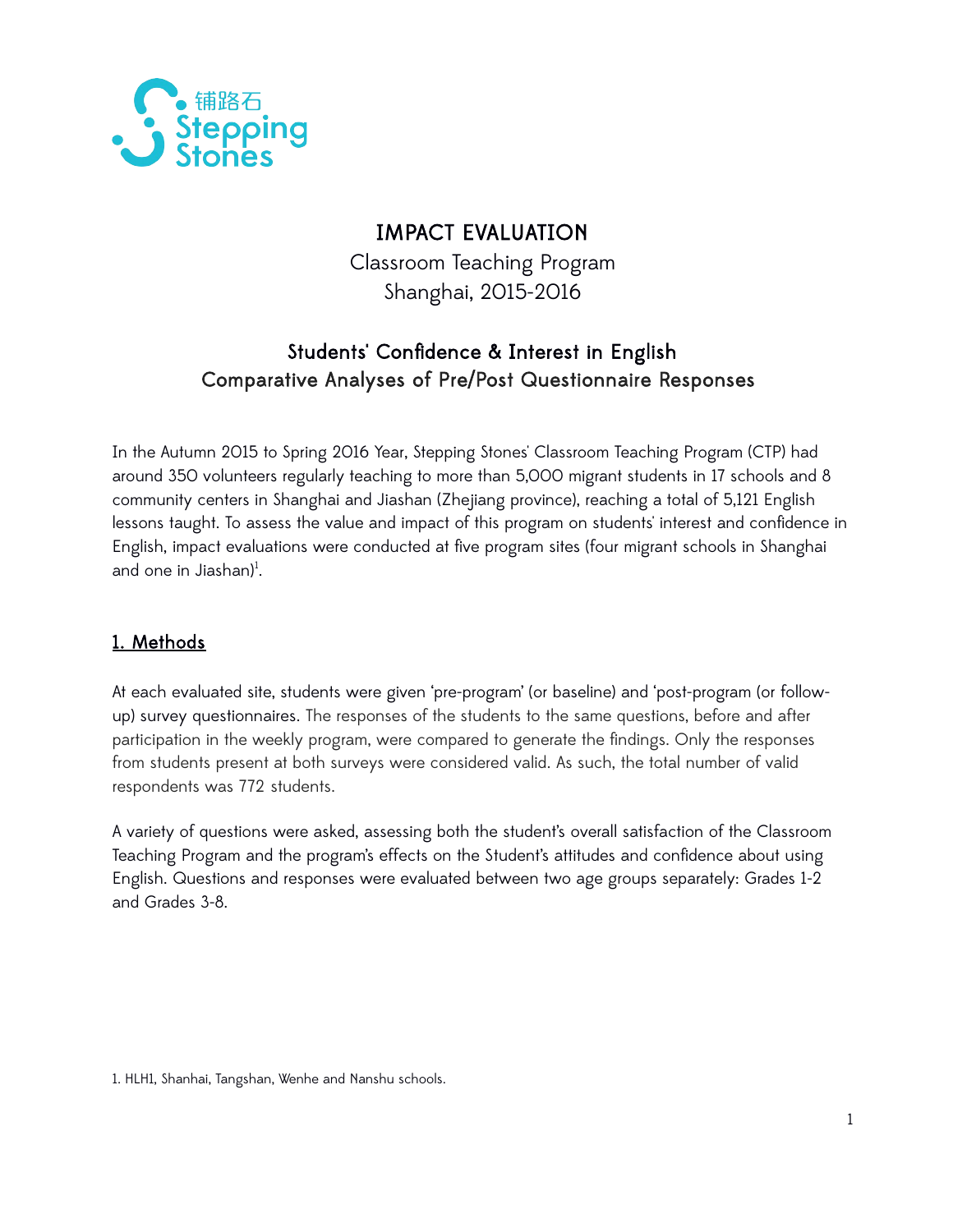

## 2. Results

### 2.1 Attitude towards English and Stepping Stones' program

Figure 1 shows that the percentage of children who enjoyed having a foreign (volunteer) teacher rose considerably in the follow-up (post) survey. When asked if they liked to have a foreign teacher for their **11%** English classes, the number of students who enjoyed it in grades 1-2 and grades 3-8 rose by 11% and 12 % respectively, and increased by 11% across all surveyed grades. This significant increase demonstrates not Increase in children who like having a only an improvement in comfortability dealing with foreigners in an foreign English teacher English-spoken setting, but also shows the student's increased satisfaction with Stepping Stones' Classroom Teaching Program.

Figure 1: Students' desire (baseline - Autumn 2015) and reaction (follow-up - Spring 2016) to a foreigner teaching English (grades 1-2 & grades 3-8)



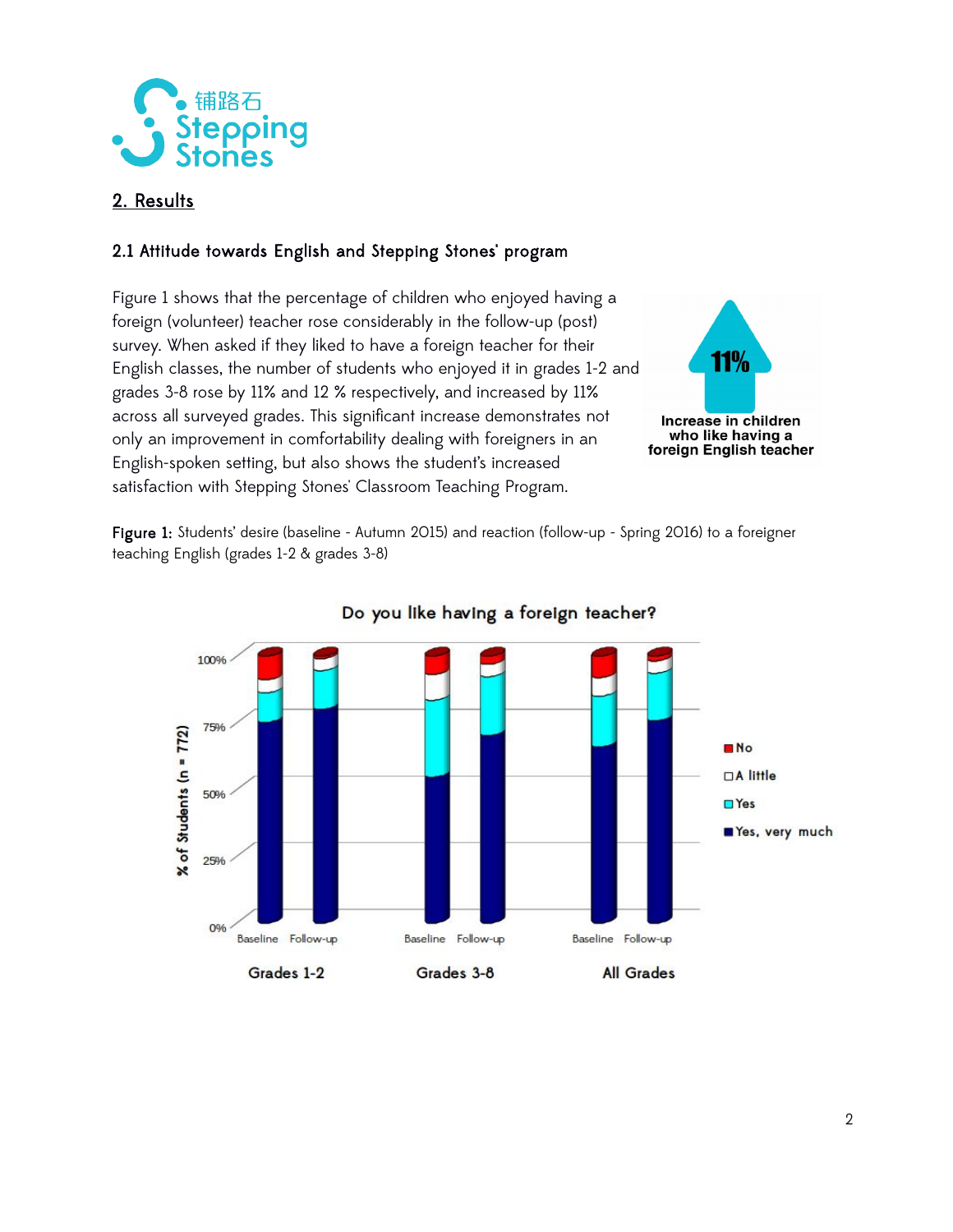

One of the specific questions asked among the older students is the level of importance they attribute to English. The number of these students who thought English was either 'important' or 'very important' increased by 2% at the end of the program, from 85% to 87%. The increase is demonstrated in Figure 2. This result shows the importance students place on their English studies both before and after the completion of the program.

The figure 2 also shows a significant increase in the number of students who thought English was 'very important' after having been taught by a Stepping Stones volunteer during the school year 2015-2016. By the end of the school year, 60% of students felt that English was 'very important' as compared to 47% before the program (i.e., an increase of 28%).



Figure 2: Students' responses to the importance of English (grades 3-8) - Autumn 2015 (baseline) vs. Spring 2016 (follow-up)



#### Do you think that English is important?

Students of all age groups were also asked if they liked studying English. The baseline and follow-up responses were recorded and are displayed in Figure 3. The data shows a significant increase in the amount of students who reported that they liked learning English. Across all grades, the percentage of children interested in learning English rose by 5%, from 81% to 85%.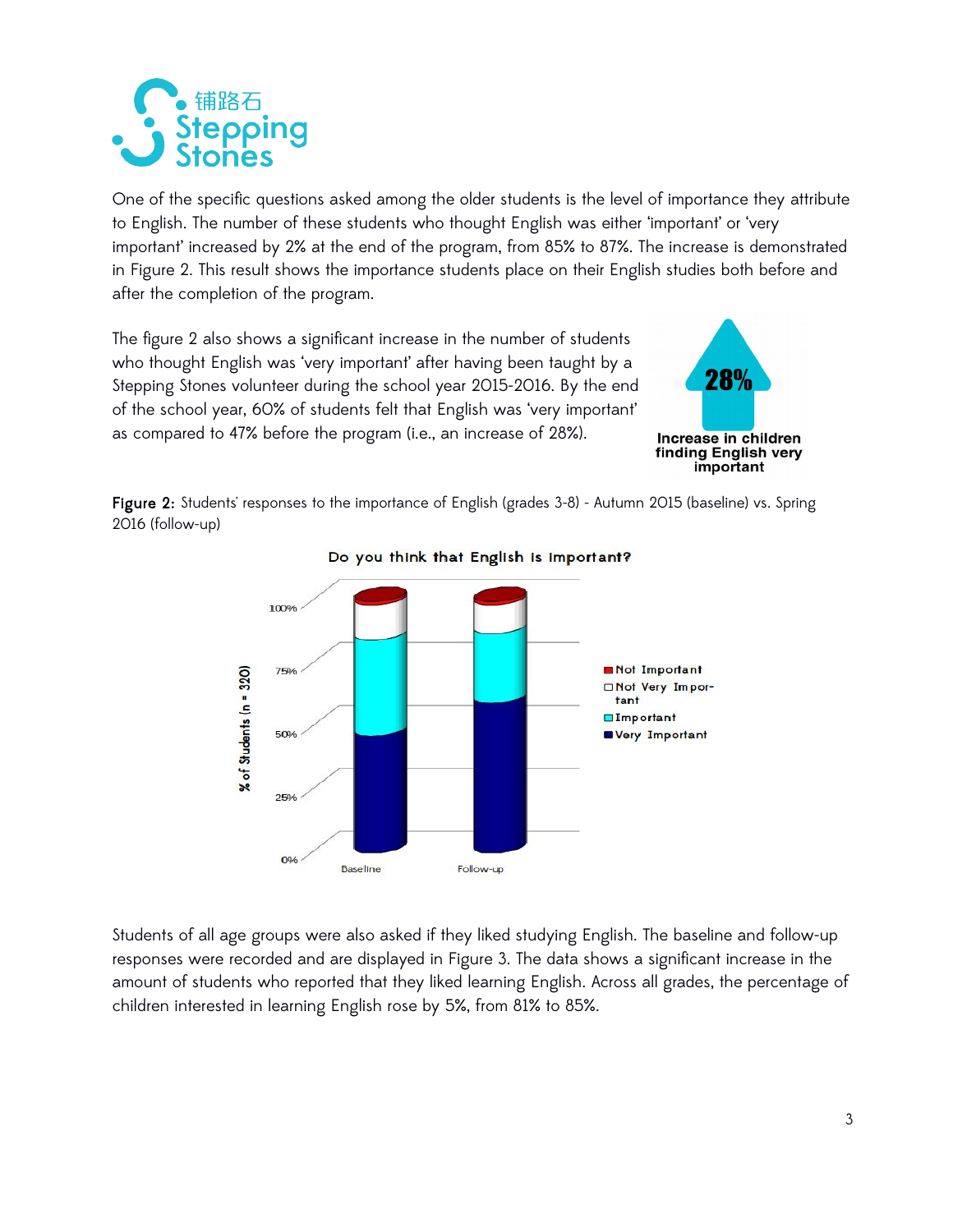

Figure 3: Percentage of students interested in learning English (grades 1-8) - Autumn 2015 (baseline) vs. Spring 2016 (follow-up)



#### 2.2 Confidence in English

The study also included questions concerning the confidence levels of the students in both age groups. However, for students in the grades 1-2 age group, only follow-up responses and data were collected, and are shown in Figure 4.



Figure 4: Students confidence in English (grades 1-2) - Spring 2016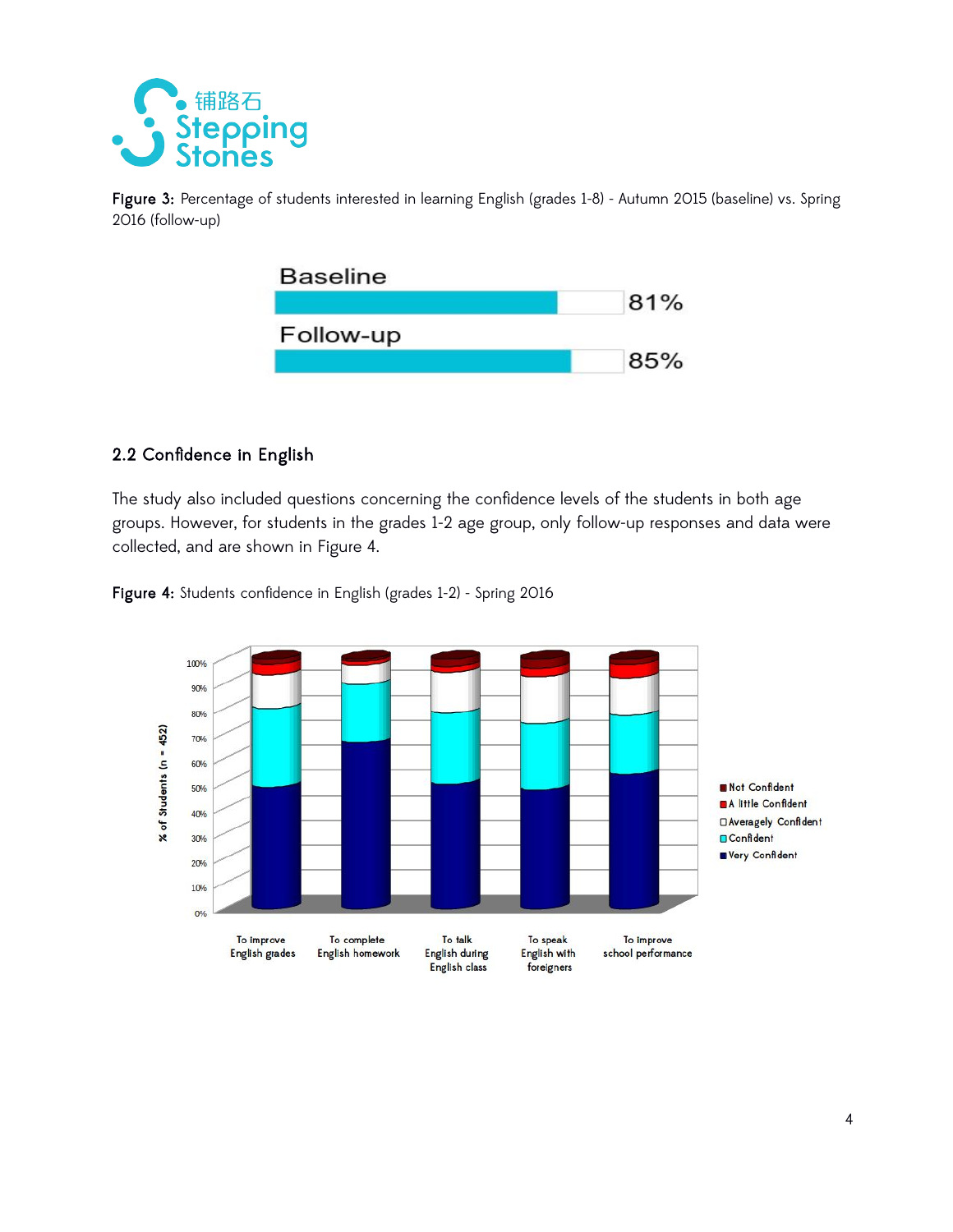

As can be seen from Figure 4, the most notable finding in student's confidence in English was in their ability to complete English homework. According to the data, 90% of students felt confident or extremely confident to complete English homework correctly at the end of the program. In terms of speaking skills, 78% of students felt confident in their ability to speak English during class, while 74% of students reported having confidence in their ability to speak English with foreigners outside of the classroom environment.

For students in the older age group (grades 3-8), confidence levels were assessed at both surveys: baseline in Autumn 2015 and follow-up in Spring 2016. As can be seen in Figure 5, students of the older age group experienced significant increase in their English confidence levels. The most notable increases were in the children's confidence to speak English within the classroom setting and to speak English with a foreigner, which rose in the follow-up survey by 27% and 35% respectively. These extremely



significant increases in students' confidence in using verbal English highlights one of the many important goals of Stepping Stones' Classroom Teaching Program.



Figure 5: Students' confidence in English (grades 3-8) - Autumn 2015 (baseline) vs. Spring 2016 (follow-up)